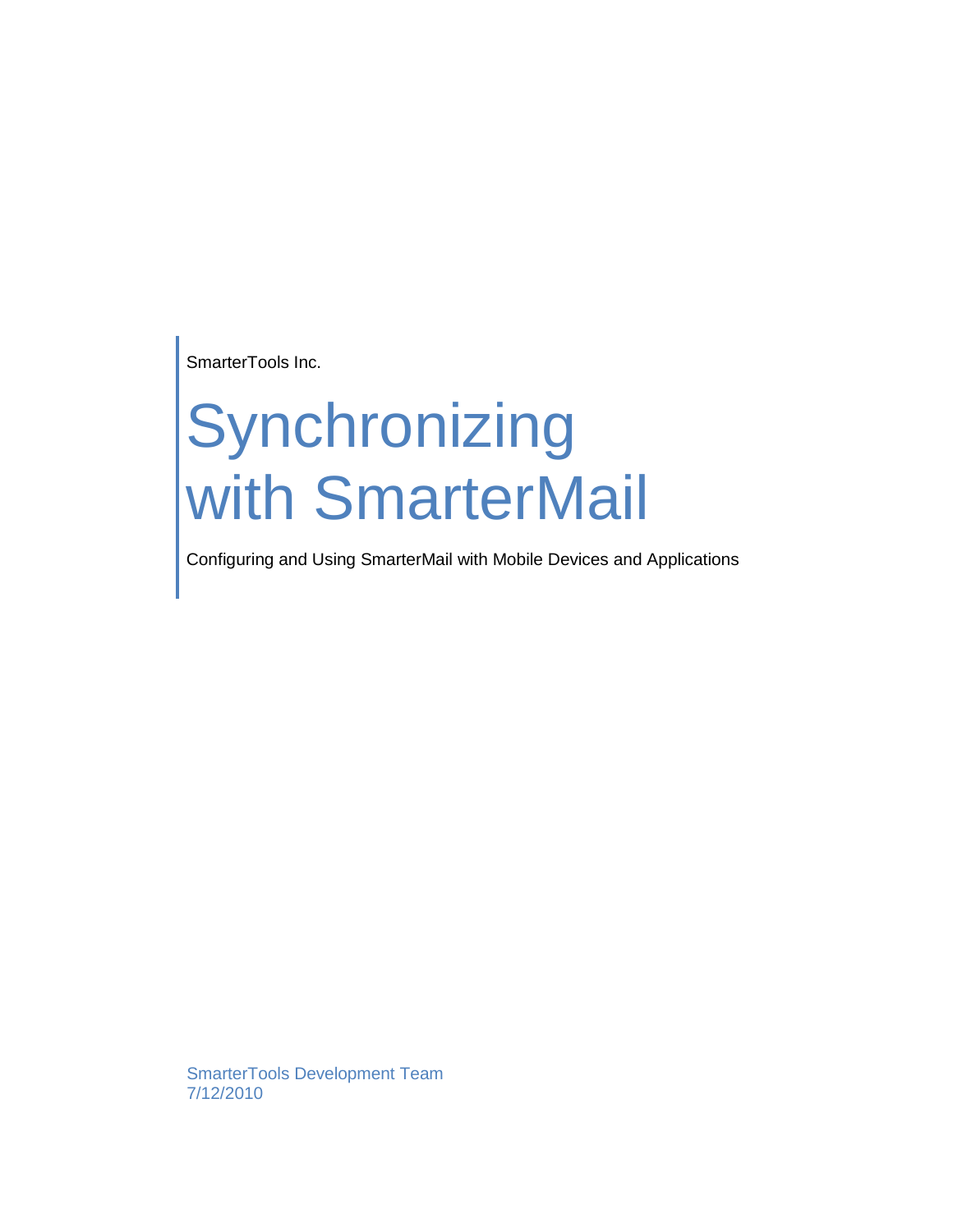# <span id="page-1-0"></span>**Table of Contents**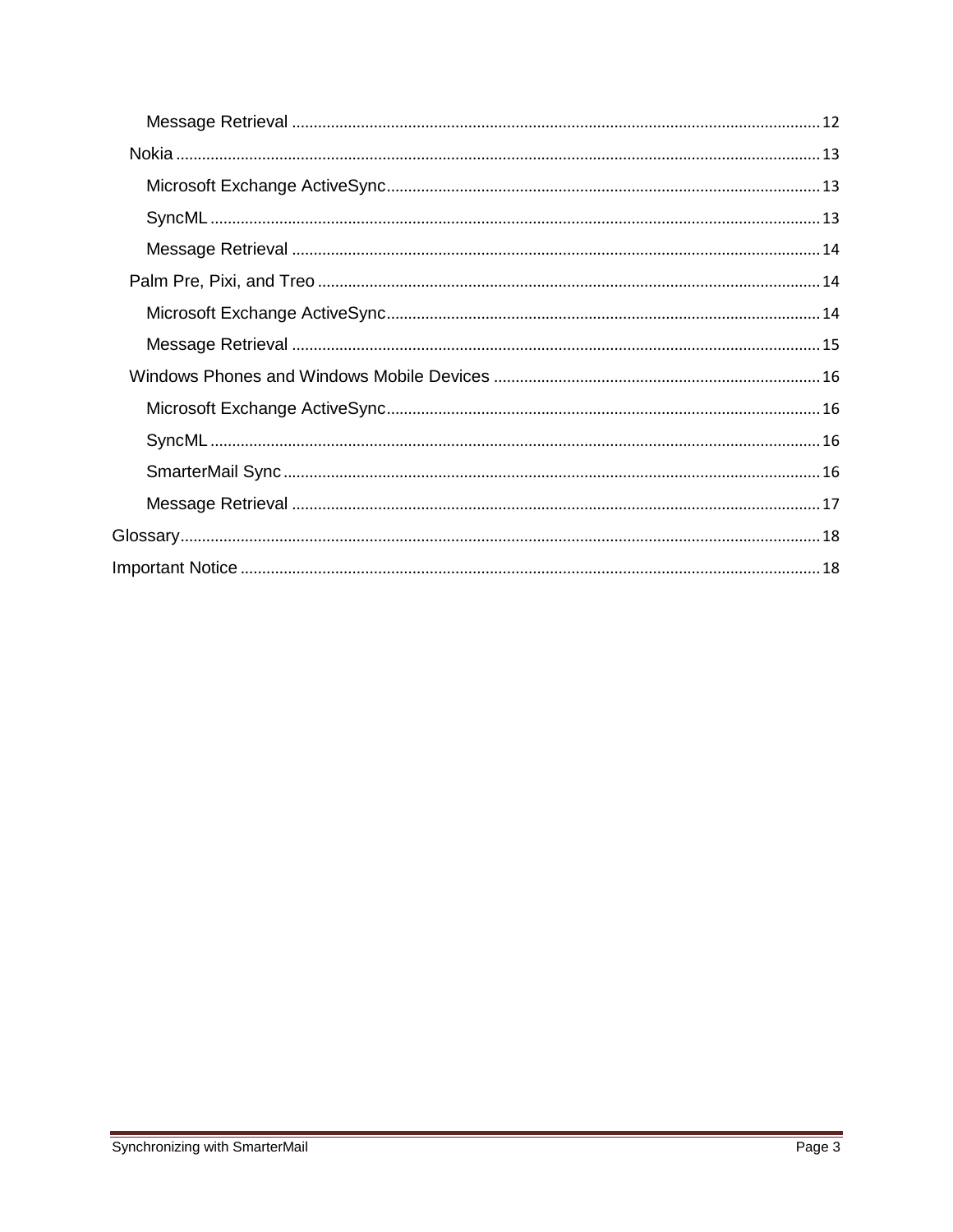# <span id="page-3-0"></span>**Overview**

SmarterMail is a powerful collaboration mail server that supports the synchronization of calendars, tasks, notes, and contacts on desktop applications like Microsoft Outlook and overthe-air synchronization for most popular mobile devices.

It should be noted that synchronization capabilities may vary depending on the edition of SmarterMail that you are using:

- For full synchronization capabilities, SmarterTools recommends upgrading to SmarterMail Enterprise. SmarterMail Enterprise users have the ability to synchronize their mailboxes using any of the protocols discussed in this document.
- SmarterMail Professional users can download their email using IMAP or POP3 retrieval, but they cannot sync calendars, contacts, tasks, or notes.
- SmarterMail Free users have the ability to synchronize their mailboxes using any of the protocols discussed in this document except Microsoft Exchange ActiveSync, which is only available as an add-on to SmarterMail Enterprise.

# <span id="page-3-1"></span>**Who Should Use This Document**

This document is intended to be used in conjunction with the [SmarterMail Online Help,](http://help.smartertools.com/SmarterMail/v7) [Knowledge Base](http://portal.smartertools.com/KB/root.aspx) articles (KBs), and other SmarterTools reference sources as part of an overall solution. It should be used by:

- Hosting companies, Internet Service Providers (ISPs), and IT professionals as part of a complete SmarterMail communications solution for their customers
- Individual users of SmarterMail seeking to maximize the functionality and features of the SmarterMail account

# <span id="page-3-2"></span>**Synchronization Protocols**

SmarterMail uses multiple synchronization technologies to sync mailbox items with email clients and mobile devices:

- Microsoft Exchange ActiveSync is an optional add-on that syncs SmarterMail mailboxes with most mobile devices and smartphones.
- SyncML is a platform-independent synchronization standard that syncs SmarterMail mailboxes with Outlook, Thunderbird, and most mobile devices.
- CalDAV is an extension of the WebDAV protocol that syncs SmarterMail calendars with Macs, iPads, iPhones, Thunderbird, and other devices/applications that use the technology.
- CardDAV is an extension of the WebDAV protocol that syncs SmarterMail contacts with Macs, iPads, iPhones, and other devices/applications that use the technology.
- The Add to Outlook feature within the SmarterMail Webmail interface uses two-way synchronization technology to sync a SmarterMail mailbox with Outlook 2007 or higher and provides read-only capability for Outlook 2003.
- SmarterMail Sync for Outlook is a desktop utility that syncs SmarterMail mailboxes with Microsoft Outlook.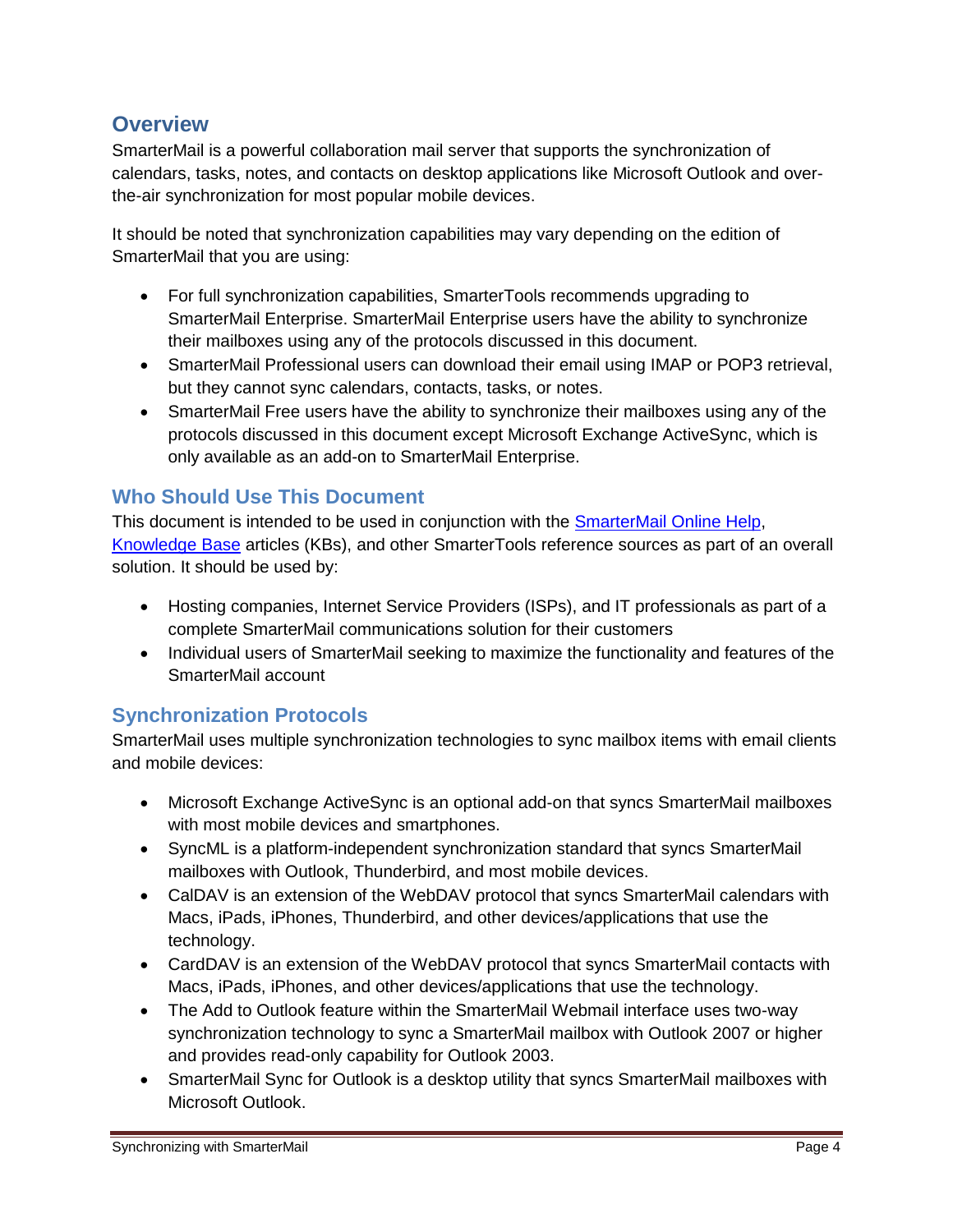SmarterMail Sync for Windows Mobile Pocket PCs and Smartphones is a utility that syncs SmarterMail mailboxes with Windows Mobile devices.

# <span id="page-4-0"></span>**Synchronization Center**

With the introduction of the synchronization center, SmarterMail 7.x provides users an easy-tounderstand method for syncing mobile devices and third-party email clients. Designed with usability in mind, the synchronization center lets users see the different types of devices that can sync with SmarterMail, the available synchronization protocols, and which devices are currently set up to sync with the account.

To view the devices and protocols used to synchronize your mailbox, log in to the SmarterMail interface and click the **synchronization center icon**. Logging of information, last successful synchronization, conflict resolution rules, and the ability to reset the synchronization state of devices is available from this area.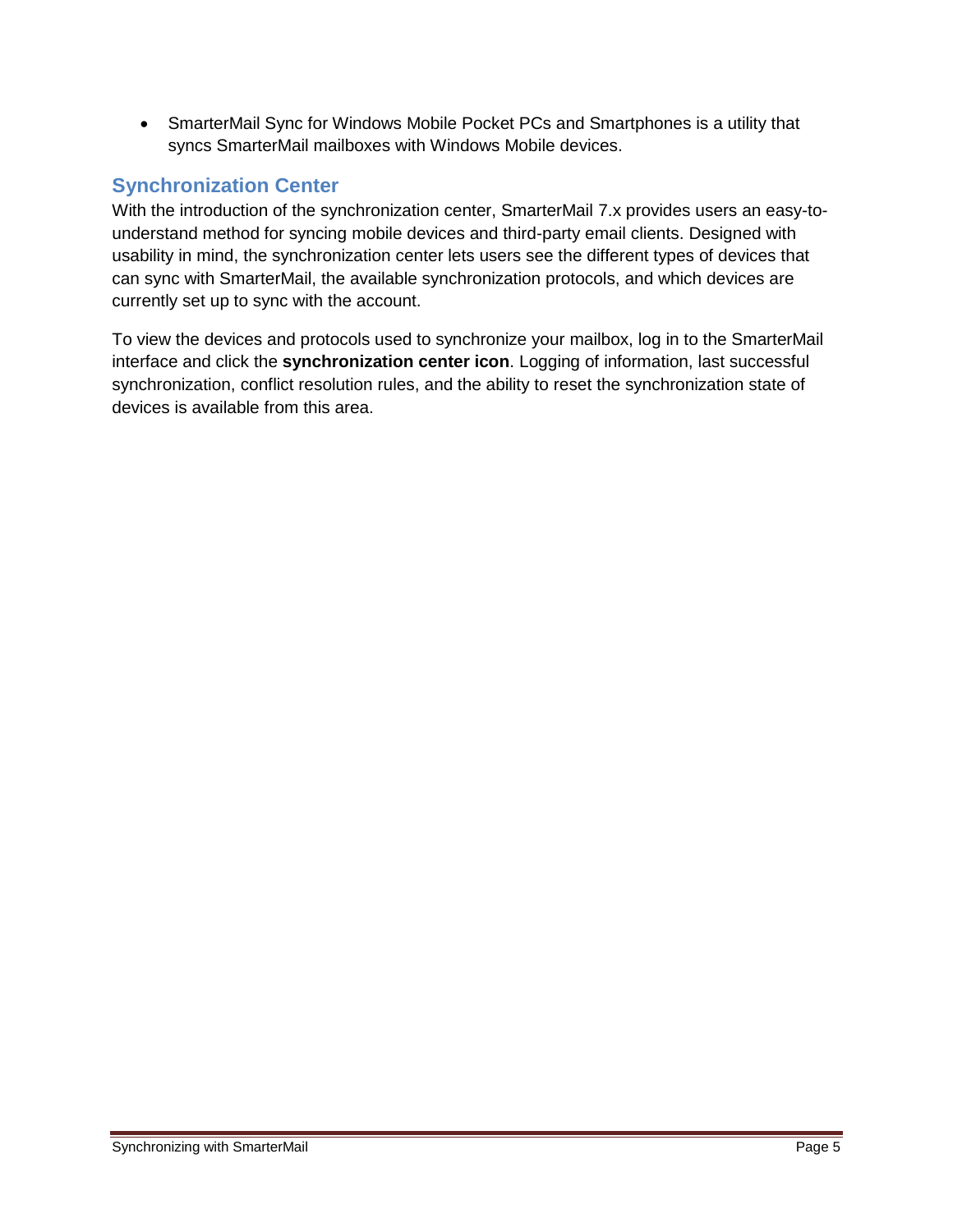# <span id="page-5-0"></span>**Desktop Applications**

SmarterMail supports synchronization with many desktop applications and email clients, including:

- Apple Address Book
- Apple iCal
- eM Client
- Microsoft Outlook
- Mozilla Thunderbird

Although this document covers the synchronization methods and processes for specific desktop applications, it is not an exhaustive list of all compatible desktop applications. SmarterTools recommends contacting the manufacturer for details regarding the available synchronization protocols for applications not listed in this document.

# <span id="page-5-1"></span>**Apple Address Book**

Apple Address Book is an application for Mac OS X users built for managing contact data. It is intended to be used in conjunction with Apple's Mail and iCal programs to provide Mac users with full email, calendar, and contact management.



#### <span id="page-5-2"></span>**CardDAV**

Users of SmarterMail 7.x can synchronize their SmarterMail

contacts with Address Book using the CardDAV protocol. Support for CardDAV is built into both products, so there is no need to download and install additional applications to sync contact data. For more information, refer to the KB article How To – [Sync SmarterMail with Apple](http://portal.smartertools.com/KB/a1205/sync-smartermail-with-apple-address-book-and-ical.aspx)  [Address Book and iCal.](http://portal.smartertools.com/KB/a1205/sync-smartermail-with-apple-address-book-and-ical.aspx)

## <span id="page-5-3"></span>**SyncML**

For users of SmarterMail 5.5 or higher, this method synchronizes contacts by using the Funambol Sync Client for Mac OS X, which is available for download at [https://www.forge.funambol.org/download.](https://www.forge.funambol.org/download) The Funambol Sync Client uses the SyncML 1.2 protocol, which is included within SmarterMail.

# <span id="page-5-4"></span>**Apple iCal**

Apple iCal is an application for Mac OS X users built for managing calendar data. It is intended to be used in conjunction with Apple's Mail and Address Book programs to provide Mac users with full email, calendar, and contact management.

## <span id="page-5-5"></span>**CalDAV**

Users of SmarterMail 7.x can synchronize their SmarterMail calendars with iCal using the CalDAV protocol. Support for

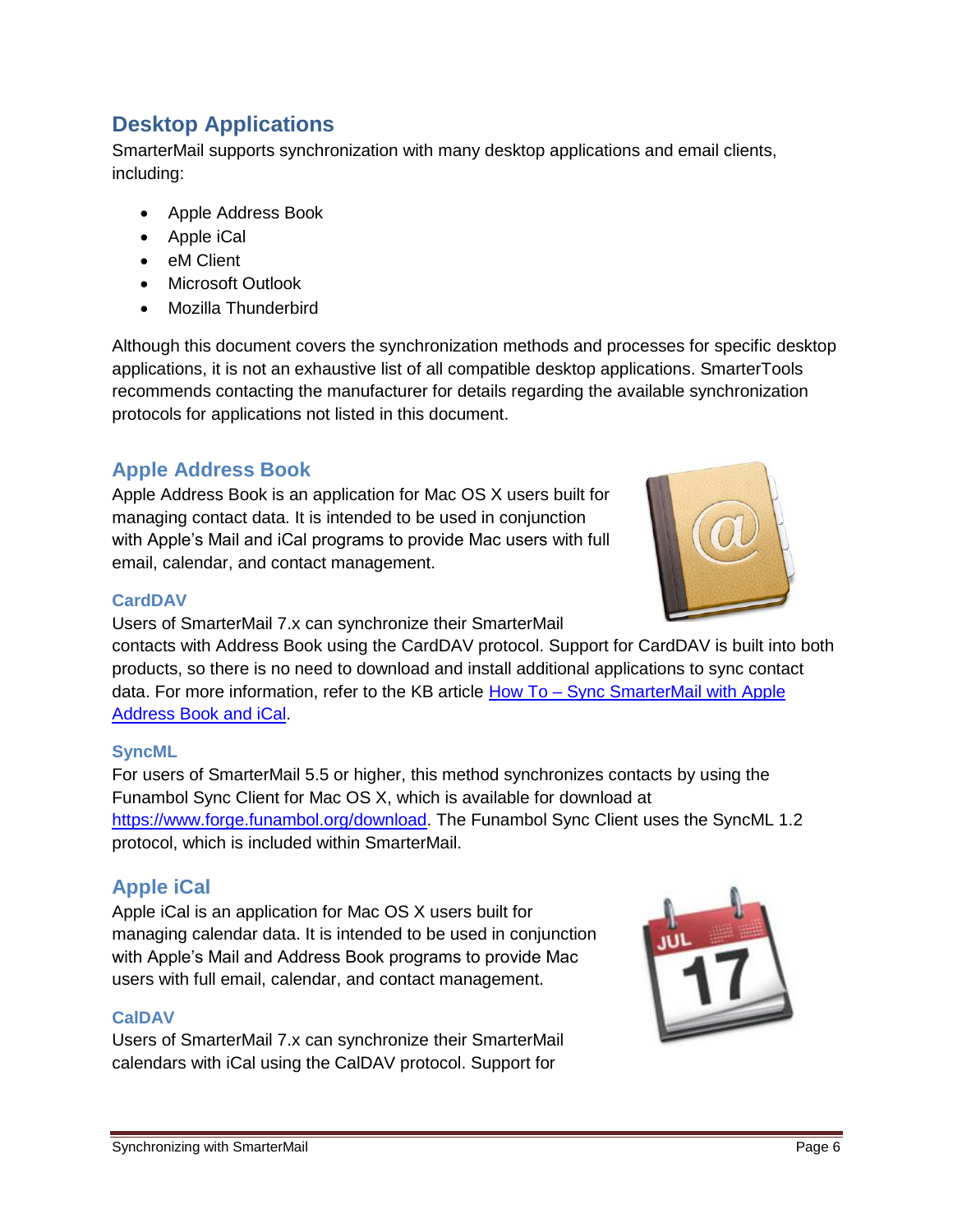CalDAV is built into both products, so there is no need to download and install additional applications to sync calendar data. For more information, refer to the KB article  $How To - Sync$ [SmarterMail with Apple Address Book and iCal.](http://portal.smartertools.com/KB/a1205/sync-smartermail-with-apple-address-book-and-ical.aspx)

# <span id="page-6-0"></span>**Microsoft Outlook**

Microsoft Outlook is an email client developed by Microsoft Inc. for managing messages, contacts, notes, tasks, and appointments and is commonly distributed as part of the Microsoft Office suite. SmarterMail supports synchronization of email, contacts, calendars, tasks, and notes with Outlook 2003 or higher.

#### <span id="page-6-1"></span>**Add to Outlook**

For users of SmarterMail 6.x or higher, the Add to Outlook feature allows for two-way synchronization of calendars, contacts, and tasks with Outlook 2007 or higher. In addition, SmarterMail 3.0 to SmarterMail 5.5 users can attach calendars and contacts to Outlook 2003 or higher in read-only mode.

To sync using this feature, log in to the SmarterMail Web interface and click the **calendar icon**. Then select the desired calendar. Click **Actions** in the content pane toolbar and click **Add to Outlook**. This will open a popup window that you will use to configure your synchronization settings and begin the synchronization process. The same steps can be repeated in a similar process for contacts and tasks. For more information, refer to the KB article [How To –](http://portal.smartertools.com/KB/a1156/synchronize-smartermail-with-outlook-using-add-to-outlook.aspx) [Synchronize SmarterMail with Outlook Using the Add to Outlook Feature.](http://portal.smartertools.com/KB/a1156/synchronize-smartermail-with-outlook-using-add-to-outlook.aspx)

#### <span id="page-6-2"></span>**SyncML**

For users of SmarterMail 5.5 or higher, this method synchronizes contacts, calendars, tasks, and notes by using the Funambol Sync Client for Microsoft Outlook, which is available for download at [https://www.forge.funambol.org/download.](https://www.forge.funambol.org/download) The Funambol Sync Client uses the SyncML 1.2 protocol, which is included within SmarterMail. For more information, refer to the KB article How To - [Synchronize SmarterMail Accounts with Outlook Using SyncML.](http://portal.smartertools.com/KB/a1154/synchronize-smartermail-accounts-with-outlook-using-syncml.aspx)

## <span id="page-6-3"></span>**SmarterMail Sync**

For users of SmarterMail 3.3 or higher, SmarterMail Sync can be used to synchronize contacts, calendars, tasks, and notes with Outlook 2003 and Outlook 2007. To sync using this feature, log in to the SmarterMail Web interface and click the **settings** icon. Then click **SmarterMail Client Utilities** in the navigation pane and download the appropriate version of SmarterMail Sync for Outlook. For more information, refer to the KB article How To – [Configure Outlook for](http://portal.smartertools.com/KB/a1083/configure-outlook-synchronization-with-smartermail.aspx)  [Synchronization with SmarterMail Using SmarterMail Sync.](http://portal.smartertools.com/KB/a1083/configure-outlook-synchronization-with-smartermail.aspx)

#### <span id="page-6-4"></span>**Message Retrieval**

For messages, users should set up an account within Outlook using either IMAP or POP3.

IMAP is a protocol that keeps all messages and folders on the server. In addition, IMAP idle is an optional feature of the IMAP protocol that pushes all new messages to Outlook as they are received by the mail server. Unlike POP, IMAP offers two-way communication between your

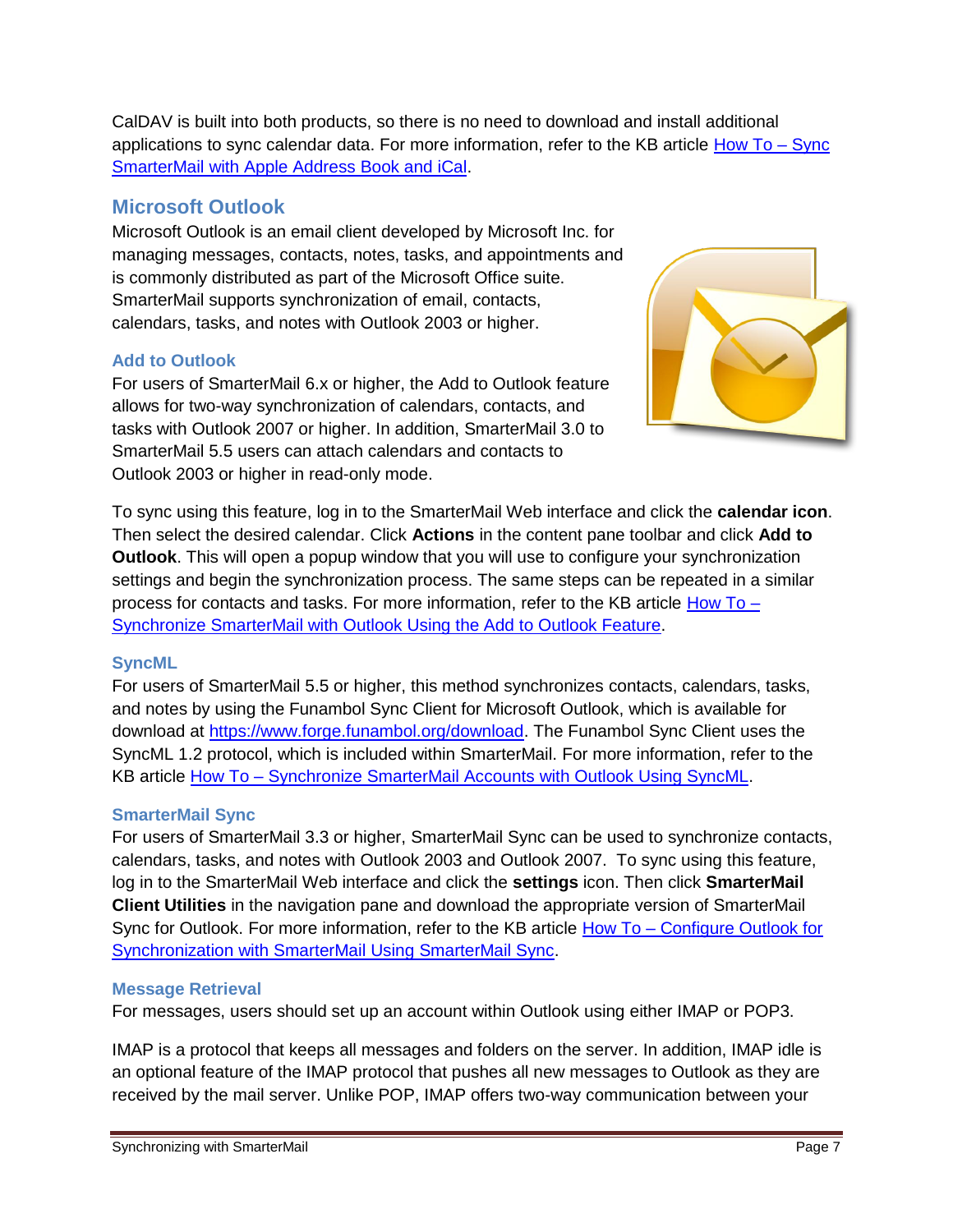SmarterMail mailbox and your email client(s). This means when you log in to the SmarterMail Web interface, actions you performed on email clients and mobile devices will automatically appear in the Web interface (and vice versa).

With POP3, your mail is saved in a mailbox on the remote server until you check your mail. When you check your mail, all of the mail is downloaded to your computer and is no longer maintained on the server. If you use POP3 and are traveling or check your mail from multiple locations, you will not be able to view any of your old mail because the messages only exist on the computer on which you originally received your mail. (Note: If you have enabled Outlook to keep messages on the server, you will be able to access your messages and folders from any computer via the SmarterMail Web interface or your mobile device.)

Additional information about IMAP and POP3 setup and configuration is available in the SmarterMail Online Help.

# <span id="page-7-0"></span>**Mozilla Thunderbird**

Mozilla Thunderbird is a free, open source email client developed by the Mozilla Foundation. SmarterMail supports synchronization of email, contacts, and calendars with Thunderbird 2.

#### <span id="page-7-1"></span>**SyncML**

Users of SmarterMail 5.5 or higher can synchronize contacts and calendars with Thunderbird 2 using the Funambol and the Lightning add-ons. Both add-ons are available for free from the [Mozilla Thunderbird website.](https://addons.mozilla.org/en-US/thunderbird) The Funambol add-on uses the SyncML 1.2 protocol to synchronize collaboration items and the Lightning add-on provides calendar functionality for Thunderbird.



After installing the add-ons, users will need to configure the Funambol add-on from within the Thunderbird interface. For more information, refer to the KB article How To – [Install and](http://portal.smartertools.com/KB/a1111/install-configure-lightning-funambol-thunderbird-2.aspx)  [Configure Lightning and Funambol for Thunderbird 2.](http://portal.smartertools.com/KB/a1111/install-configure-lightning-funambol-thunderbird-2.aspx) *Note: At this time, Thunderbird 3 users cannot synchronize their contacts and calendars with SmarterMail, as the Funambol add-on is not compatible with Thunderbird 3.*

## <span id="page-7-2"></span>**CalDAV**

Users of SmarterMail 7.x can synchronize their SmarterMail calendars with Thunderbird 2 using the CalDAV protocol and the Lightning add-on.

#### <span id="page-7-3"></span>**Message Retrieval**

For messages, users should set up an account within Thunderbird using either IMAP or POP3.

IMAP is a protocol that keeps all messages and folders on the server. In addition, IMAP idle is an optional feature of the IMAP protocol that pushes all new messages to Thunderbird as they are received by the mail server. Unlike POP, IMAP offers two-way communication between your SmarterMail mailbox and your email client(s). This means when you log in to the SmarterMail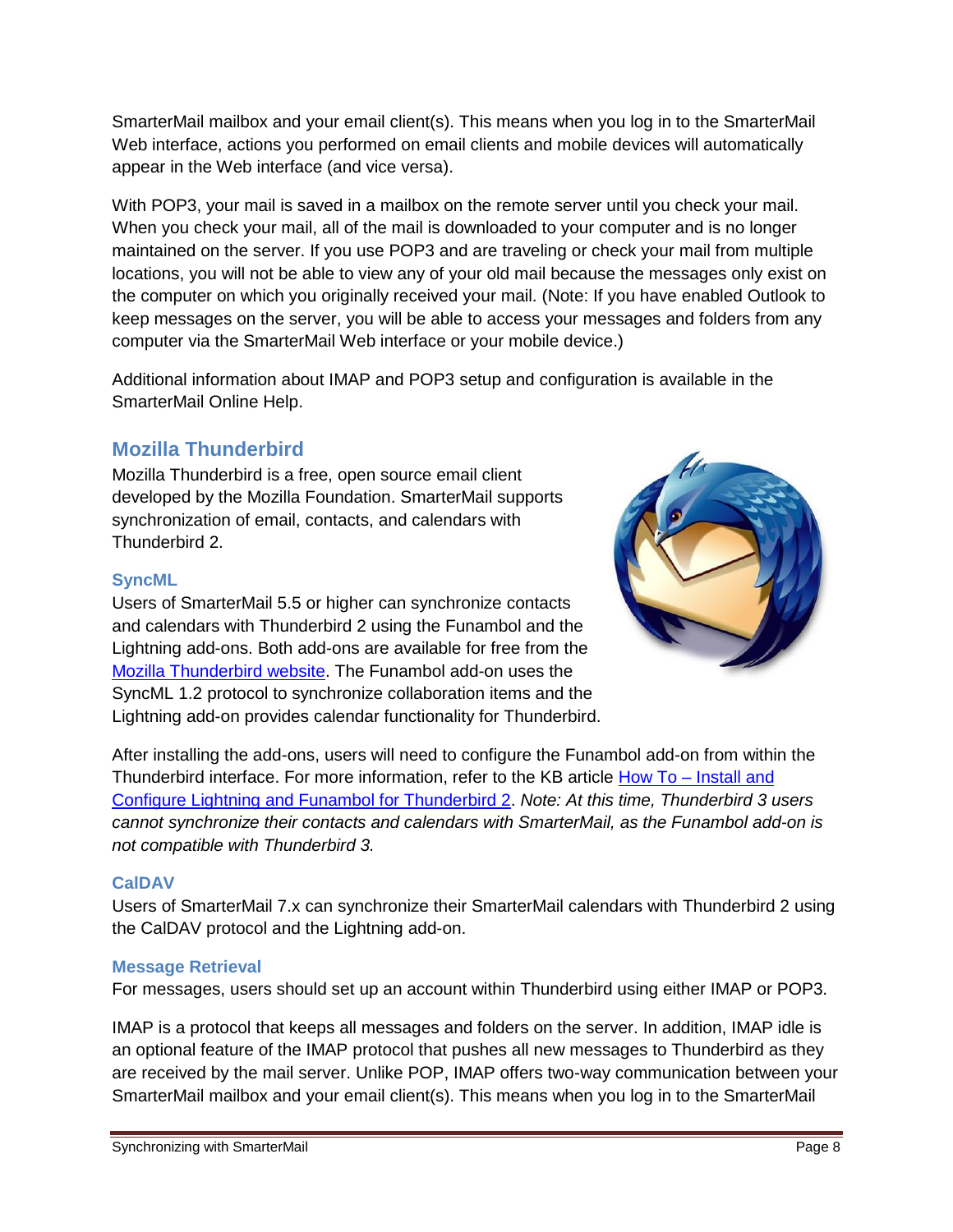Web interface, actions you performed on email clients and mobile devices will automatically appear in the Web interface (and vice versa).

With POP3, your mail is saved in a mailbox on the remote server until you check your mail. When you check your mail, all of the mail is downloaded to your computer and is no longer maintained on the server. If you use POP3 and are traveling or check your mail from multiple locations, you will not be able to view any of your old mail because the messages only exist on the computer on which you originally received your mail.

Additional information about IMAP and POP3 setup and configuration is available in the SmarterMail Online Help.

# <span id="page-8-0"></span>**Mobile Devices**

SmarterMail supports synchronization with most mobile devices on the market, including:

- Apple iPhone, iPod, and iPad
- BlackBerry
- Google Android
- Nokia
- Palm Pre, Pixi, and Treo
- Windows Phone and Windows Mobile devices

Although this document covers the synchronization methods and processes for specific devices, phones, and/or manufacturers, it is not an exhaustive list of all compatible mobile devices. SmarterTools recommends contacting the device manufacturer for details regarding the available synchronization protocols for devices not listed in this document.

# <span id="page-8-1"></span>**Apple iPhone, iPod, and iPad**

The Apple iPod is a portable media player that may have video, touchscreen, and/or Internet capabilities; the iPhone is a GSM cell phone that's also an iPod, a video camera, and a mobile Internet device with email and GPS maps; and the iPad is a tablet computer with a multitouch screen and thousands of optional apps. SmarterMail supports synchronization of email, contacts, and calendars with the iPhone, iPod Touch, and iPad.

# <span id="page-8-2"></span>**Microsoft Exchange ActiveSync**

The Microsoft Exchange ActiveSync add-on is available as an optional add-on for SmarterMail Enterprise 6.x or higher and can be purchased from the SmarterTools website. Unlike the other synchronization methods, Exchange ActiveSync uses direct push technology to sync email, calendars, and contacts in real time, ensuring any changes to



collaboration data are automatically recorded in both SmarterMail and the mobile device.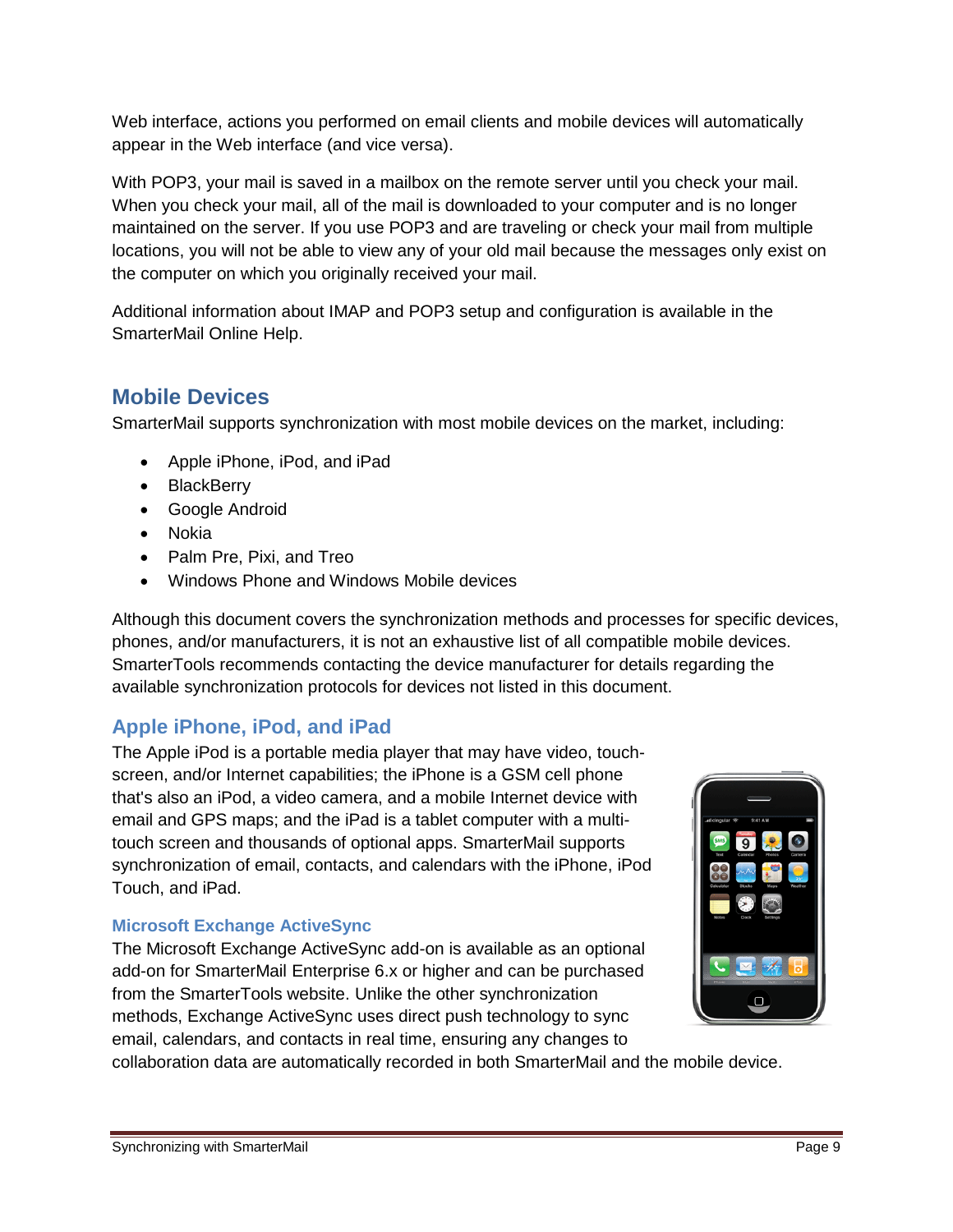Once the Exchange ActiveSync add-on has been purchased, the system administrator will need to reactivate SmarterMail and enable the add-on for the user's mailbox. More information is available in the KB article How To – [Activate Microsoft Exchange ActiveSync.](http://portal.smartertools.com/KB/a1062/activate-microsoft-exchange-activesync.aspx)

If SmarterMail is running under IIS, the system administrator will also need to disable Windows authentication before adding Exchange ActiveSync to specific mailboxes. For more information, refer to the KB article How To – [Configure IIS for Microsoft Exchange ActiveSync.](http://portal.smartertools.com/KB/a1077/configure-iis-for-microsoft-exchange-activesync.aspx)

For synchronization instructions for a specific mobile device, refer to the manufacturer's website. Additional information may be available in the SmarterTools Knowledge Base.

## <span id="page-9-0"></span>**CardDAV and CalDAV**

SmarterMail 7.x users that choose not to purchase the Exchange ActiveSync add-on can synchronize their SmarterMail contacts and calendars with the iPhone, iPod Touch, and iPad using the CardDAV and CalDAV protocols. Support for CardDAV and CalDAV is built into these products, so there is no need to download and install additional applications to sync contact and calendar data. For more information, refer to the KB article How To – [Sync SmarterMail with the](http://portal.smartertools.com/KB/a1203/sync-smartermail-with-the-iphone-using-carddav-and-caldav.aspx)  [iPhone Using CardDAV and CalDAV.](http://portal.smartertools.com/KB/a1203/sync-smartermail-with-the-iphone-using-carddav-and-caldav.aspx)

#### <span id="page-9-1"></span>**SyncML**

A third solution is also available to sync contacts over-the-air in SmarterMail 5.5 or higher. This solution uses the iPhone Sync Client from Funambol, which is available for download in Apple's App Store or at [https://www.forge.funambol.org/download.](https://www.forge.funambol.org/download) The iPhone Sync Client uses the SyncML 1.2 protocol, which is included within SmarterMail. For more information, refer to the KB article How To – [Synchronize SmarterMail with Mobile Devices Using SyncML.](http://portal.smartertools.com/KB/a1155/synchronize-smartermail-with-mobile-devices-using-syncml.aspx)

# <span id="page-9-2"></span>**BlackBerry**

BlackBerry is a line of smartphones developed by Research In Motion. SmarterMail supports synchronization of email, contacts, calendars, tasks, and notes with the BlackBerry.

## <span id="page-9-3"></span>**Microsoft Exchange ActiveSync**

The Microsoft Exchange ActiveSync add-on is available as an optional add-on for SmarterMail Enterprise 6.x or higher and can be purchased from the SmarterTools website. Unlike the other synchronization methods, Exchange ActiveSync uses direct push technology to sync email, calendars, and contacts in real time, ensuring any changes to collaboration data are automatically recorded in both SmarterMail and the mobile device.



Although the Blackberry does not directly support over-the-air synchronization with Exchange ActiveSync, there are two applications available for purchase that enable Exchange ActiveSync functionality on the Blackberry: AstraSync and NotifySync. For more information, refer to [www.astrasync.com](http://www.astrasync.com/) and [www.notifysync.com.](http://www.notifysync.com/)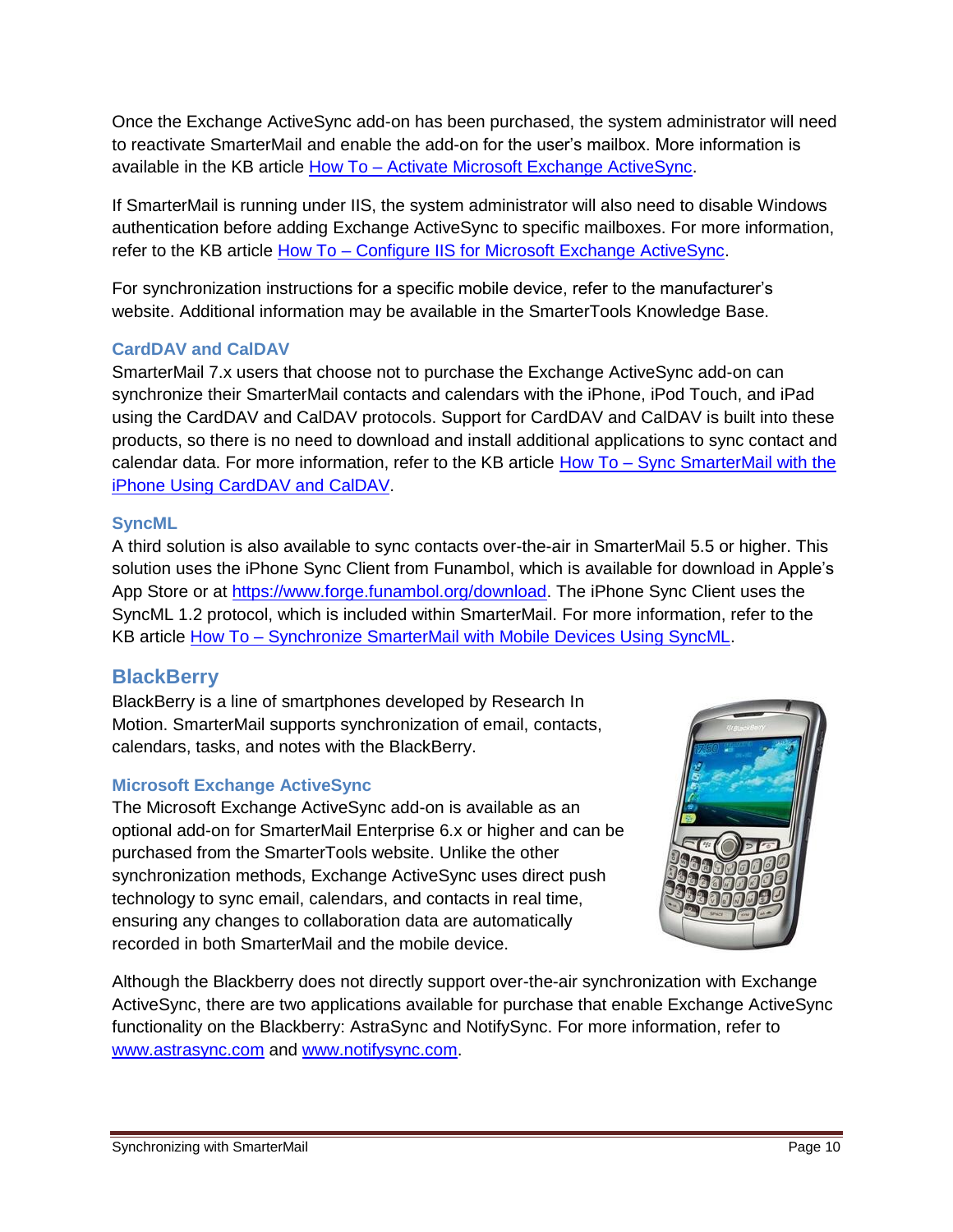Once the Exchange ActiveSync add-on has been purchased, the system administrator will need to reactivate SmarterMail and enable the add-on for the user's mailbox. More information is available in the KB article How To – [Activate Microsoft Exchange ActiveSync.](http://portal.smartertools.com/KB/a1062/activate-microsoft-exchange-activesync.aspx)

If SmarterMail is running under IIS, the system administrator will also need to disable Windows authentication before adding Exchange ActiveSync to specific mailboxes. For more information, refer to the KB article How To – [Configure IIS for Microsoft Exchange ActiveSync.](http://portal.smartertools.com/KB/a1077/configure-iis-for-microsoft-exchange-activesync.aspx)

For synchronization instructions, refer to the AstraSync or NotifySync website. Additional information may be available in the SmarterTools Knowledge Base.

#### <span id="page-10-0"></span>**SyncML**

For those users that choose not to purchase the Exchange ActiveSync add-on, an alternate solution is available to sync contacts, calendars, tasks, and notes over-the-air in SmarterMail 5.5 or higher. This solution uses the PIM Sync Client from Funambol, which is available for download at [https://www.forge.funambol.org/download.](https://www.forge.funambol.org/download) The PIM Sync Client uses the SyncML 1.2 protocol, which is included within SmarterMail. The client supports most Blackberry devices, and SmarterTools has tested models 8830, 8810, and Curve devices. For more information, refer to the KB article How To - [Synchronize SmarterMail with Mobile Devices Using SyncML.](http://portal.smartertools.com/KB/a1155/synchronize-smartermail-with-mobile-devices-using-syncml.aspx)

#### <span id="page-10-1"></span>**Message Retrieval**

For regular and push email usage, SmarterTools offers the following methods:

- 1) The Blackberry Internet Service is a free method to push email to your Blackberry and is a service provided by your mobile phone provider (Sprint, Verizon, etc.) and can be configured to check your SmarterMail mailbox and push all new and unread messages to your mobile phone. Messages are normally pushed to the Blackberry device with a short delay. This can configured with any version of SmarterMail as the BlackBerry Internet Service will connect to the mailbox via the IMAP protocol.
- 2) An alternative free method to push messages to your mobile phone which is normally only delayed a couple minutes and simulates the expensive Blackberry Enterprise Server (BES) which is often associated to Microsoft Exchange is to use the open source provider Funambol. By signing up with the free Funambol service, you can (just as with the Blackberry Internet Service), configure Funambol to scan your SmarterMail mailbox for new and unread messages. If a new message is found, the Funambol service will push the message to the Blackberry device and the Funambol client program. When you sign up for the Funambol service, they will provide you the appropriate client that should be installed on your Blackberry device. This method provides a significant cost savings over the formal BES method with only a modest diminishment in performance.
- 3) Since the Blackberry is focused on pushing email, many consumers who are familiar with IMAP and PocketPCs miss the advantage of having access to all their messages that they see within Outlook or the Webmail interface. For people who would like to log into the SmarterMail mailbox from the Blackberry and see all of their messages as if they were in webmail, additional clients can be installed on the Blackberry, such as the free open source application [LogicMail.](http://www.logicprobe.org/proj/logicmail)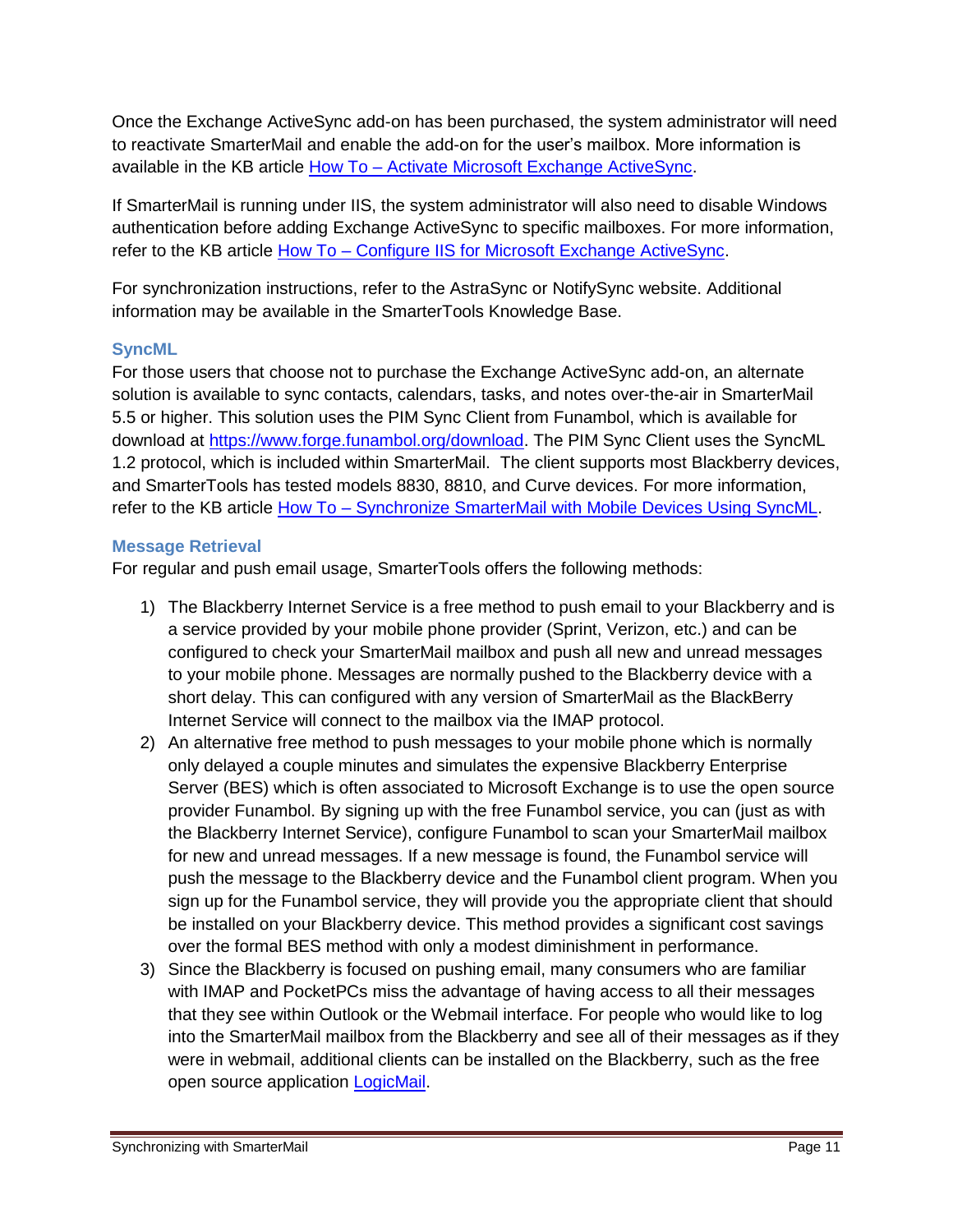# <span id="page-11-0"></span>**Google Android**

Android is an operating system designed for use in a variety of smartphones and mobile devices. Examples of phones that run on Google Android include the Motorola Droid, Nexus One, and HTC Droid Incredible. SmarterMail supports synchronization of email, contacts, and calendars with Google Android phones.

#### <span id="page-11-1"></span>**Microsoft Exchange ActiveSync**

The Microsoft Exchange ActiveSync add-on is available as an optional add-on for SmarterMail Enterprise 6.x or higher and can be purchased from the SmarterTools website. Unlike the other synchronization methods, Exchange ActiveSync uses direct push technology to sync email, calendars, and contacts in real time, ensuring any changes to collaboration data are automatically recorded in both SmarterMail and the mobile device.

*Note: Only Android phones running version 2.0 or later support synchronization via Exchange ActiveSync. Support for Exchange ActiveSync may also vary by device.*



Once the Exchange ActiveSync add-on has been purchased, the system administrator will need to reactivate SmarterMail and enable the add-on for the user's mailbox. More information is available in the KB article How To – [Activate Microsoft Exchange ActiveSync.](http://portal.smartertools.com/KB/a1062/activate-microsoft-exchange-activesync.aspx)

If SmarterMail is running under IIS, the system administrator will also need to disable Windows authentication before adding Exchange ActiveSync to specific mailboxes. For more information, refer to the KB article How To – [Configure IIS for Microsoft Exchange ActiveSync.](http://portal.smartertools.com/KB/a1077/configure-iis-for-microsoft-exchange-activesync.aspx)

For synchronization instructions for a specific mobile device, refer to the manufacturer's website. Additional information may be available in the SmarterTools Knowledge Base.

#### <span id="page-11-2"></span>**Message Retrieval**

For SmarterMail users with Exchange ActiveSync mailboxes, messages will automatically be pushed to their mobile devices as they are received. SmarterMail users that are using any of the other technologies to sync their mailboxes with a mobile device should set up an account within the mail application provided on the mobile device using either IMAP or POP3.

IMAP is a protocol that keeps all messages and folders on the server. In addition, IMAP idle is an optional feature of the IMAP protocol that pushes all new messages to the email client as they are received by the mail server. Unlike POP, IMAP offers two-way communication between your SmarterMail mailbox and your email client(s). This means when you log in to the SmarterMail Web interface, actions you performed on email clients and mobile devices will automatically appear in the Web interface (and vice versa).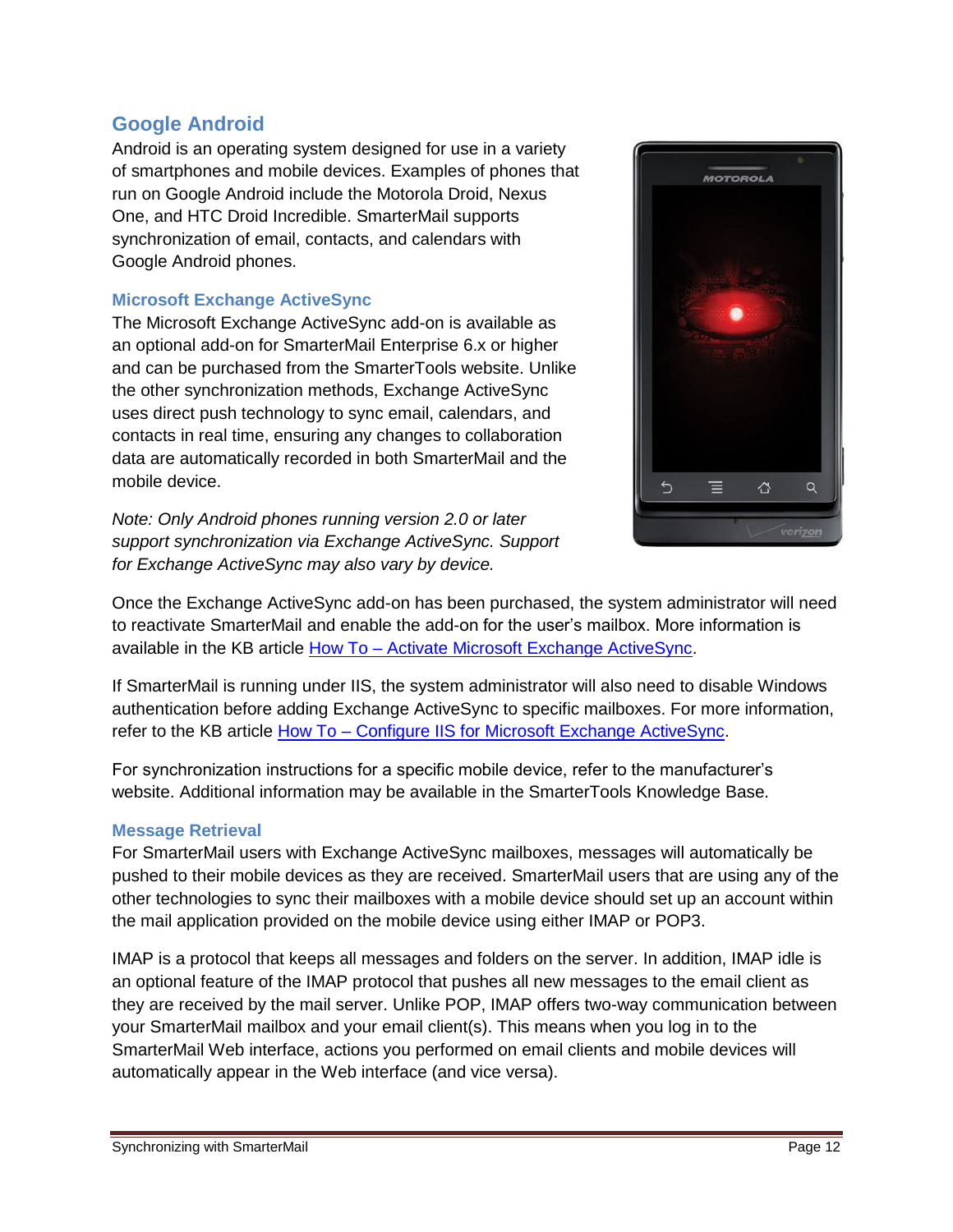With POP3, your mail is saved in a mailbox on the remote server until you check your mail. When you check your mail, all of the mail is downloaded to your computer and is no longer maintained on the server. If you use POP3 and are traveling or check your mail from multiple locations, you will not be able to view any of your old mail because the messages only exist on the computer on which you originally received your mail.

Additional information about IMAP and POP3 setup and configuration is available in the SmarterMail Online Help.

# <span id="page-12-0"></span>**Nokia**

Nokia is a worldwide manufacturer of smartphones, most of which utilize the Symbian operating system. SmarterMail supports synchronization of email, contacts, calendars, tasks, and notes with Nokia phones.

## <span id="page-12-1"></span>**Microsoft Exchange ActiveSync**

The Microsoft Exchange ActiveSync add-on is available as an optional add-on for SmarterMail Enterprise 6.x or higher and can be purchased from the SmarterTools website. Unlike the other synchronization methods, Exchange ActiveSync uses direct push technology to sync email, calendars, and



contacts in real time, ensuring any changes to collaboration data are automatically recorded in both SmarterMail and the mobile device.

Once the Exchange ActiveSync add-on has been purchased, the system administrator will need to reactivate SmarterMail and enable the add-on for the user's mailbox. More information is available in the KB article How To – [Activate Microsoft Exchange ActiveSync.](http://portal.smartertools.com/KB/a1062/activate-microsoft-exchange-activesync.aspx)

If SmarterMail is running under IIS, the system administrator will also need to disable Windows authentication before adding Exchange ActiveSync to specific mailboxes. For more information, refer to the KB article How To – [Configure IIS for Microsoft Exchange ActiveSync.](http://portal.smartertools.com/KB/a1077/configure-iis-for-microsoft-exchange-activesync.aspx)

For synchronization instructions for a specific mobile device, refer to the manufacturer's website. Additional information may be available in the SmarterTools Knowledge Base.

#### <span id="page-12-2"></span>**SyncML**

For those users that choose not to purchase the Exchange ActiveSync add-on, an alternate solution is available to sync collaboration items. SmarterMail 7.x users can use the built-in SyncML capabilities of Nokia phones to synchronize contacts and notes. Alternatively, users of SmarterMail 5.5 or higher can use the Symbian Sync Client from Funambol, which is available for download at [https://www.forge.funambol.org/download,](https://www.forge.funambol.org/download) to sync contacts, calendars, and tasks. The Symbian Sync Client uses the SyncML 1.2 protocol, which is included within SmarterMail. For more information, refer to the KB article How To – [Synchronize SmarterMail](http://portal.smartertools.com/KB/a1155/synchronize-smartermail-with-mobile-devices-using-syncml.aspx)  [with Mobile Devices Using SyncML.](http://portal.smartertools.com/KB/a1155/synchronize-smartermail-with-mobile-devices-using-syncml.aspx)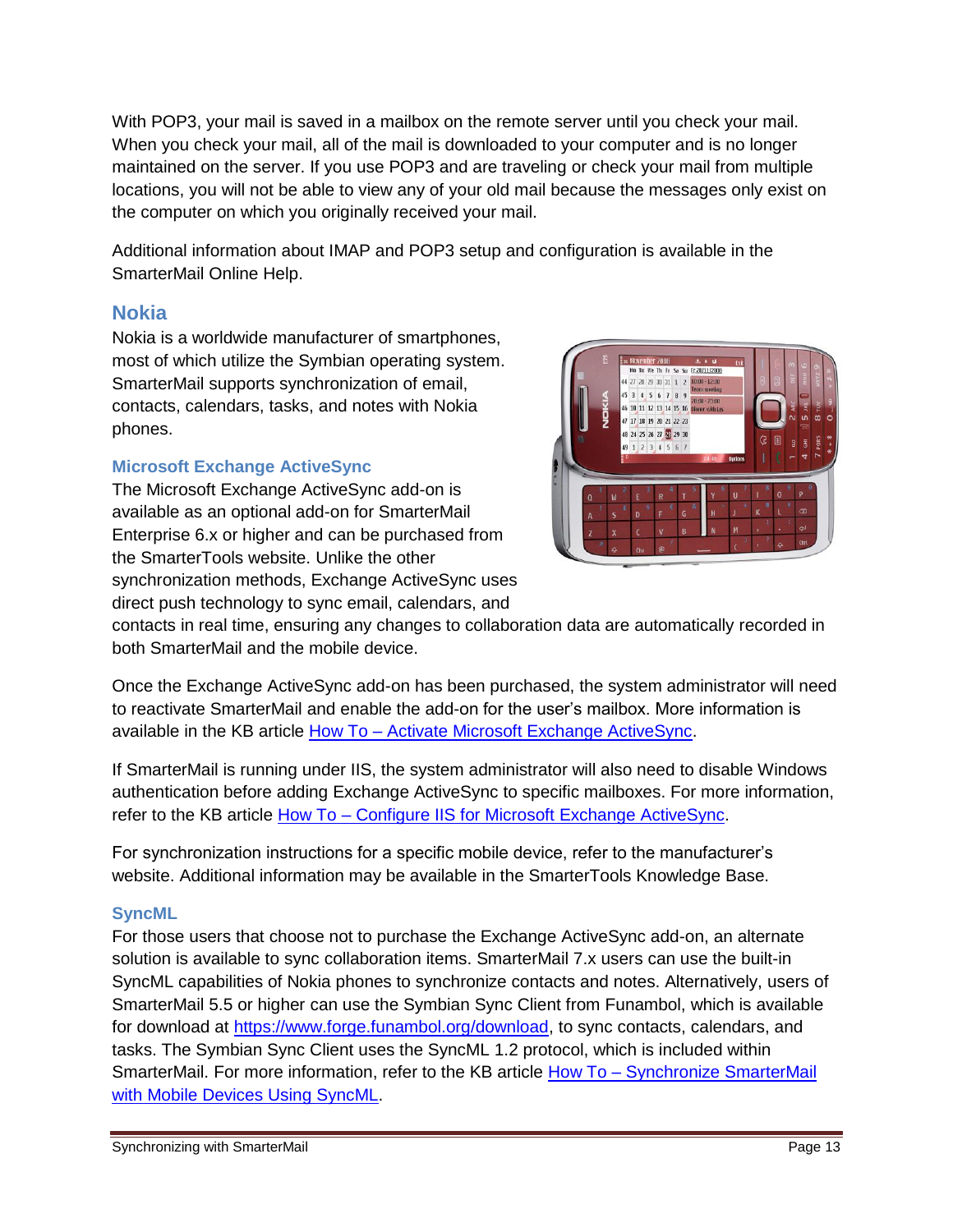#### <span id="page-13-0"></span>**Message Retrieval**

For SmarterMail users with Exchange ActiveSync mailboxes, messages will automatically be pushed to their mobile devices as they are received. SmarterMail users that are using any of the other technologies to sync their mailboxes with a mobile device should set up an account within the mail application provided on the mobile device using either IMAP or POP3.

IMAP is a protocol that keeps all messages and folders on the server. In addition, IMAP idle is an optional feature of the IMAP protocol that pushes all new messages to the email client as they are received by the mail server. Unlike POP, IMAP offers two-way communication between your SmarterMail mailbox and your email client(s). This means when you log in to the SmarterMail Web interface, actions you performed on email clients and mobile devices will automatically appear in the Web interface (and vice versa).

With POP3, your mail is saved in a mailbox on the remote server until you check your mail. When you check your mail, all of the mail is downloaded to your computer and is no longer maintained on the server. If you use POP3 and are traveling or check your mail from multiple locations, you will not be able to view any of your old mail because the messages only exist on the computer on which you originally received your mail.

Additional information about IMAP and POP3 setup and configuration is available in the SmarterMail Online Help.

### <span id="page-13-1"></span>**Palm Pre, Pixi, and Treo**

The Palm Pre, Pixi, and Treo are smartphones with email, messaging, and Web capabilities manufactured by Palm Inc. Both the Palm Pre and Pixi utilize the Palm webOS platform while Palm Treo may utilize Windows Mobile or Palm OS. SmarterMail supports synchronization of email, contacts, calendars, tasks, and notes.

*Note: SmarterMail users with the Palm OS version of the Treo need to download and install the [Exchange ActiveSync update](http://kb.palm.com/wps/portal/kb/common/article/9387_en.html) from the Palm website. Without this update, the phone will only support synchronization of email through IMAP or POP3 retrieval. For specific information regarding the synchronization technologies available for the Windows Mobile version of the Treo, see the Windows Phones and Windows Mobile Devices section of this document.*



#### <span id="page-13-2"></span>**Microsoft Exchange ActiveSync**

The Microsoft Exchange ActiveSync add-on is available as an optional add-on for SmarterMail Enterprise 6.x or higher and can be purchased from the SmarterTools website. Unlike the other synchronization methods, Exchange ActiveSync uses direct push technology to sync email, calendars, contacts, tasks, and notes in real time, ensuring any changes to collaboration data are automatically recorded in both SmarterMail and the mobile device.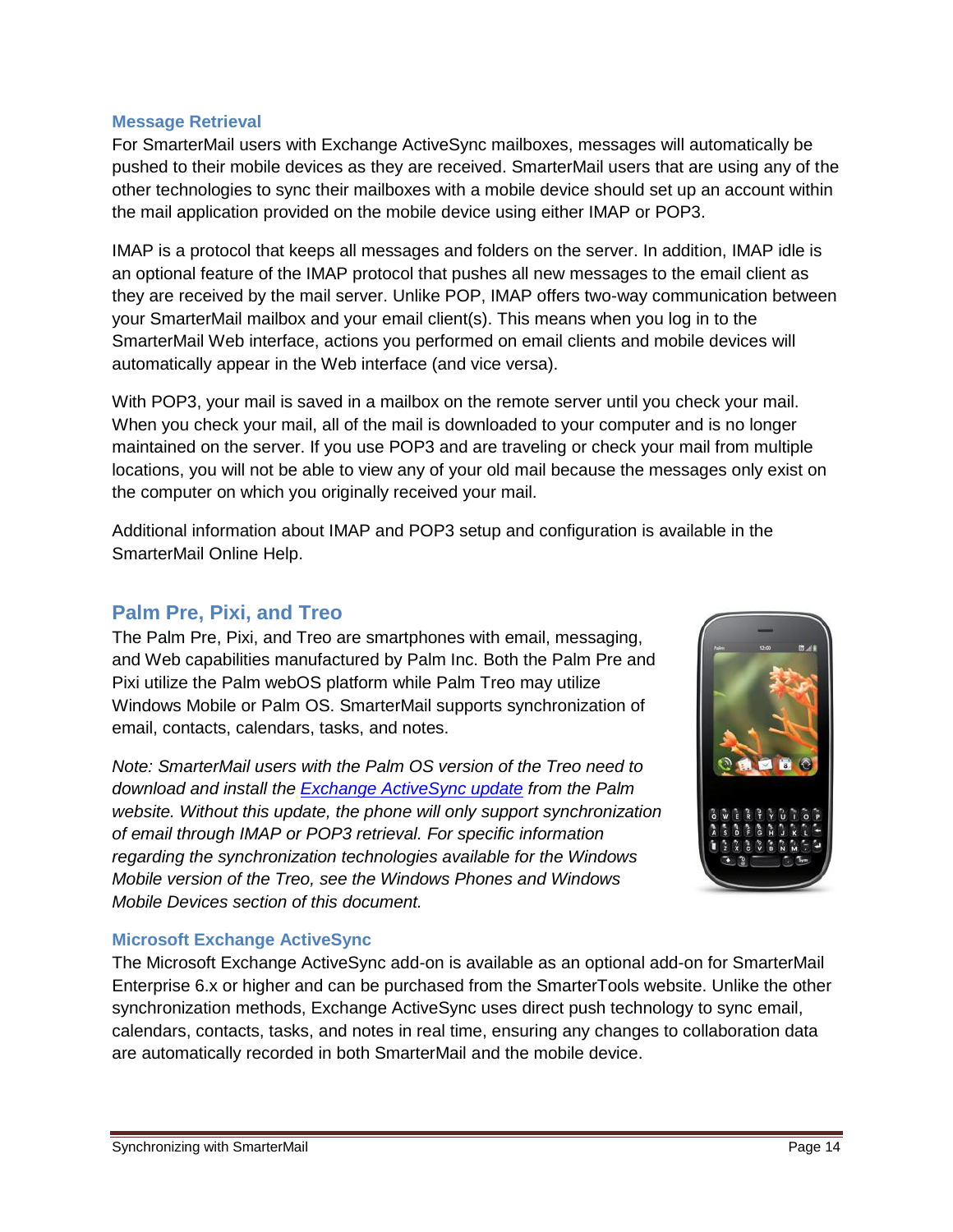Once the Exchange ActiveSync add-on has been purchased, the system administrator will need to reactivate SmarterMail and enable the add-on for the user's mailbox. More information is available in the KB article How To – [Activate Microsoft Exchange ActiveSync.](http://portal.smartertools.com/KB/a1062/activate-microsoft-exchange-activesync.aspx)

If SmarterMail is running under IIS, the system administrator will also need to disable Windows authentication before adding Exchange ActiveSync to specific mailboxes. For more information, refer to the KB article How To – [Configure IIS for Microsoft Exchange ActiveSync.](http://portal.smartertools.com/KB/a1077/configure-iis-for-microsoft-exchange-activesync.aspx)

For synchronization instructions for a specific mobile device, refer to the manufacturer's website. Additional information may be available in the SmarterTools Knowledge Base.

#### <span id="page-14-0"></span>**Message Retrieval**

For SmarterMail users with Exchange ActiveSync mailboxes, messages will automatically be pushed to their mobile devices as they are received. SmarterMail users that are using any of the other technologies to sync their mailboxes with a mobile device should set up an account within the mail application provided on the mobile device using either IMAP or POP3.

IMAP is a protocol that keeps all messages and folders on the server. In addition, IMAP idle is an optional feature of the IMAP protocol that pushes all new messages to Outlook as they are received by the mail server. Unlike POP, IMAP offers two-way communication between your SmarterMail mailbox and your email client(s). This means when you log in to the SmarterMail Web interface, actions you performed on email clients and mobile devices will automatically appear in the Web interface (and vice versa).

With POP3, your mail is saved in a mailbox on the remote server until you check your mail. When you check your mail, all of the mail is downloaded to your computer and is no longer maintained on the server. If you use POP3 and are traveling or check your mail from multiple locations, you will not be able to view any of your old mail because the messages only exist on the computer on which you originally received your mail.

Additional information about IMAP and POP3 setup and configuration is available in the SmarterMail Online Help.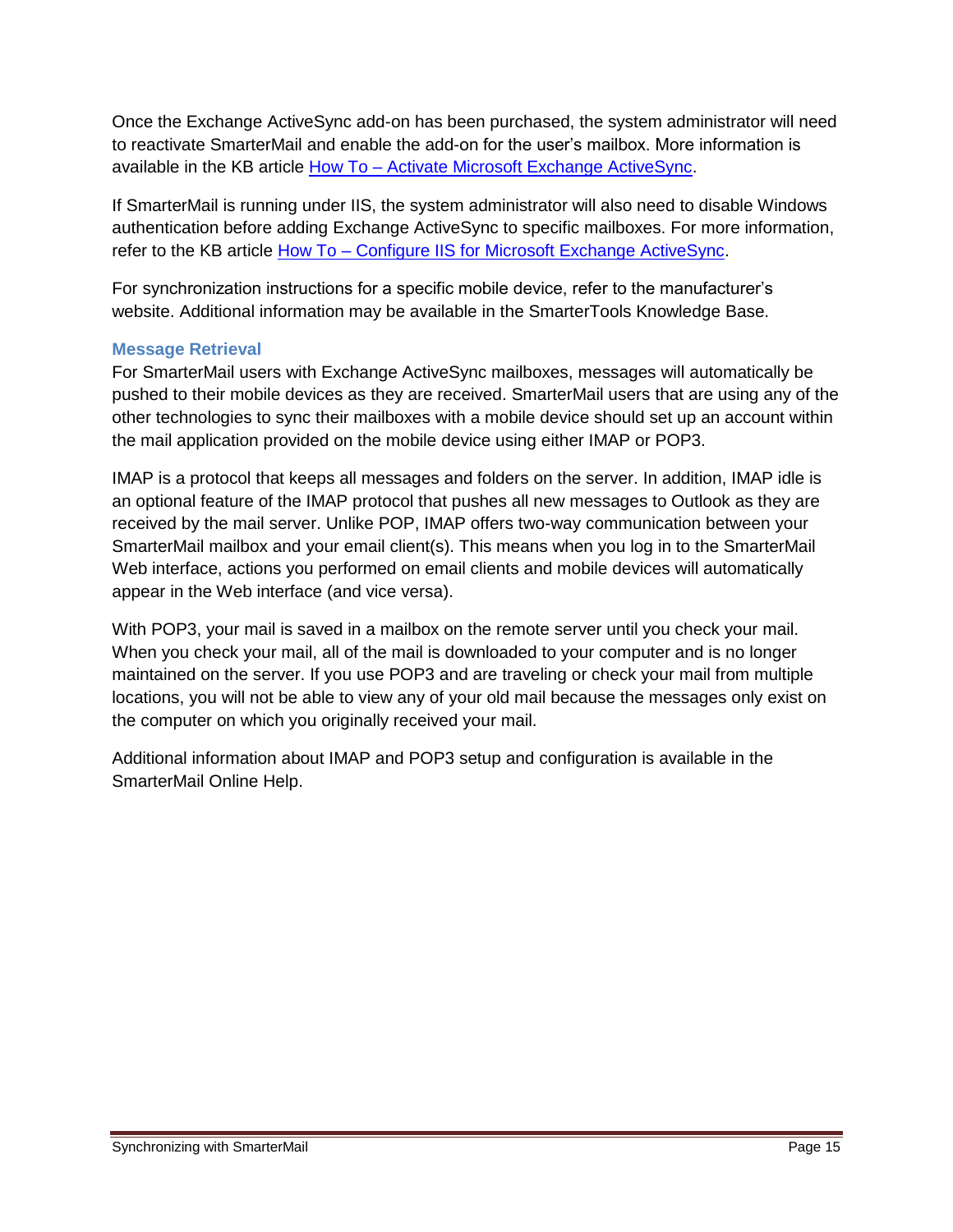# <span id="page-15-0"></span>**Windows Phones and Windows Mobile Devices**

The Windows Phone is a compact operating system developed by Microsoft and designed for use in a variety of smartphones and mobile devices. Examples of phones that run on Windows Phone (or the Windows Mobile OS) include the Samsung Omnia II, HTC HD2, and some versions of the Palm Treo. SmarterMail supports synchronization of email, calendars, contacts, tasks, and notes with Windows Phones and Windows Mobile devices.



# <span id="page-15-1"></span>**Microsoft Exchange ActiveSync**

The Microsoft Exchange ActiveSync add-on is available as an optional add-on for SmarterMail Enterprise 6.x or higher and can be purchased from the SmarterTools website. Unlike the other synchronization methods, Exchange ActiveSync uses direct push technology to sync email, calendars, contacts, tasks, and notes in real time, ensuring any changes to collaboration data are automatically recorded in both SmarterMail and the mobile device.

Once the Exchange ActiveSync add-on has been purchased, the system administrator will need to reactivate SmarterMail and enable the add-on for the user's mailbox. More information is available in the KB article How To – [Activate Microsoft Exchange ActiveSync.](http://portal.smartertools.com/KB/a1062/activate-microsoft-exchange-activesync.aspx)

If SmarterMail is running under IIS, the system administrator will also need to disable Windows authentication before adding Exchange ActiveSync to specific mailboxes. For more information, refer to the KB article How To – [Configure IIS for Microsoft Exchange ActiveSync.](http://portal.smartertools.com/KB/a1077/configure-iis-for-microsoft-exchange-activesync.aspx)

For synchronization instructions for a specific mobile device, refer to the manufacturer's website. Additional information may be available in the SmarterTools Knowledge Base.

## <span id="page-15-2"></span>**SyncML**

For those users that choose not to purchase the Exchange ActiveSync add-on, an alternate solution is available to sync contacts, calendars, and tasks over-the-air in SmarterMail 5.5 or higher. This solution uses the Pocket PC Sync Client or SmartPhone Sync Client from Funambol, which are available for download at [https://www.forge.funambol.org/download.](https://www.forge.funambol.org/download) These sync clients use the SyncML 1.2 protocol, which is included within SmarterMail. For more information, refer to the KB article How To – [Synchronize SmarterMail with Mobile Devices](http://portal.smartertools.com/KB/a1155/synchronize-smartermail-with-mobile-devices-using-syncml.aspx)  [Using SyncML.](http://portal.smartertools.com/KB/a1155/synchronize-smartermail-with-mobile-devices-using-syncml.aspx)

#### <span id="page-15-3"></span>**SmarterMail Sync**

Over-the-air synchronization of contacts, calendars, and tasks with PocketPCs and smartphones utilizing Windows Mobile 2003 or higher can be accomplished with SmarterMail 3.1 or higher with SmarterMail Sync.

To sync using this feature, log in to the SmarterMail Web interface and click the **settings** icon. Then click **SmarterMail Client Utilities** in the navigation pane and select the appropriate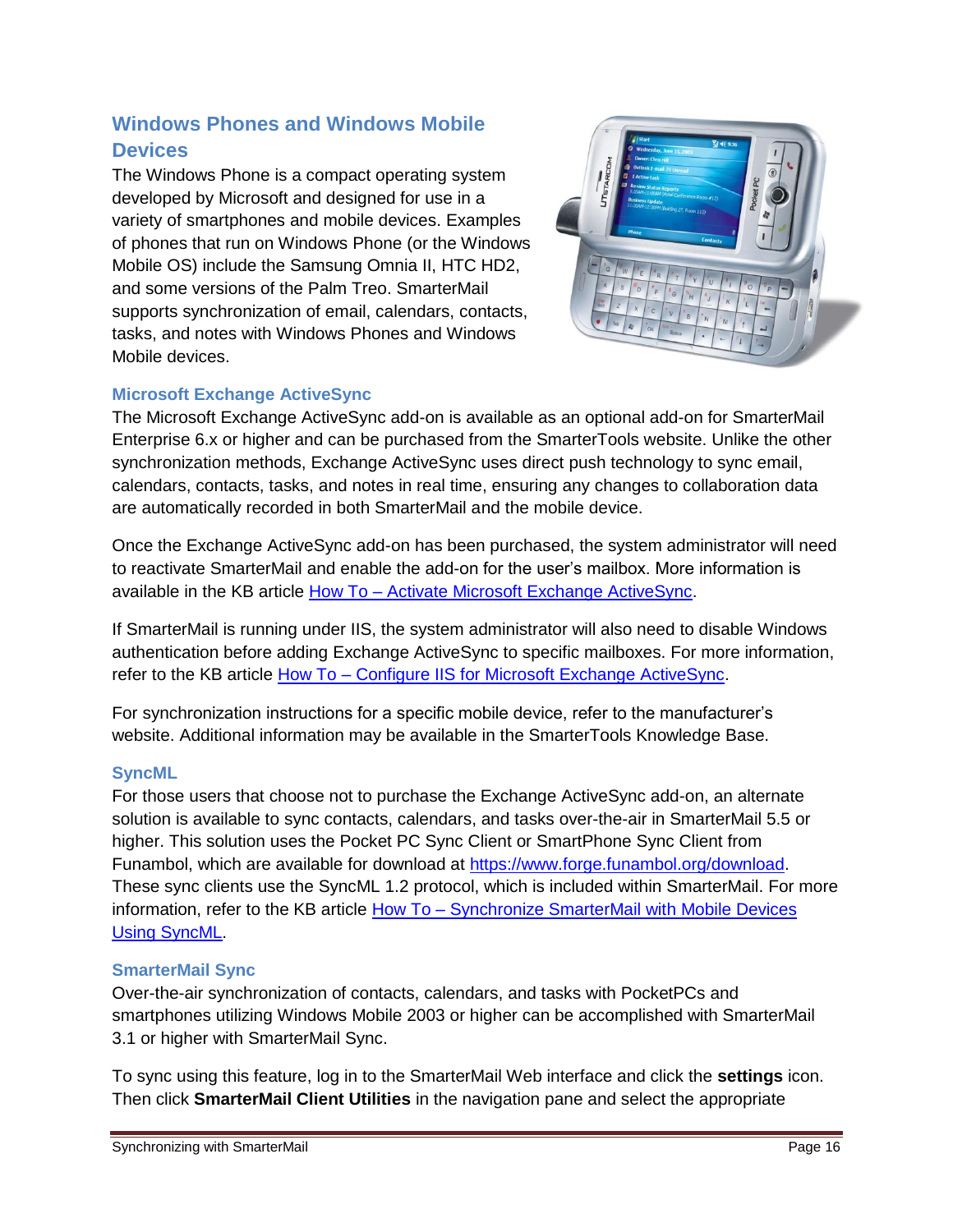version of SmarterMail Sync for PocketPC or SmarterMail Sync for Smartphones. For more information, refer to the KB article How To - Configure Mobile Devices for Synchronization with [SmarterMail Using SmarterMail Sync.](http://portal.smartertools.com/KB/a1081/configure-mobile-devices-synchronization-with-smartermail.aspx)

#### <span id="page-16-0"></span>**Message Retrieval**

For SmarterMail users with Exchange ActiveSync mailboxes, messages will automatically be pushed to their mobile devices as they are received. SmarterMail users that are using any of the other technologies to sync their mailboxes with a mobile device should set up an account within the Pocket Outlook application provided on the mobile device using either IMAP or POP3.

IMAP is a protocol that keeps all messages and folders on the server. In addition, IMAP idle is an optional feature of the IMAP protocol that pushes all new messages to the email client as they are received by the mail server. Unlike POP, IMAP offers two-way communication between your SmarterMail mailbox and your email client(s). This means when you log in to the SmarterMail Web interface, actions you performed on email clients and mobile devices will automatically appear in the Web interface (and vice versa).

With POP3, your mail is saved in a mailbox on the remote server until you check your mail. When you check your mail, all of the mail is downloaded to your computer and is no longer maintained on the server. If you use POP3 and are traveling or check your mail from multiple locations, you will not be able to view any of your old mail because the messages only exist on the computer on which you originally received your mail.

Additional information about IMAP and POP3 setup and configuration is available in the SmarterMail Online Help.